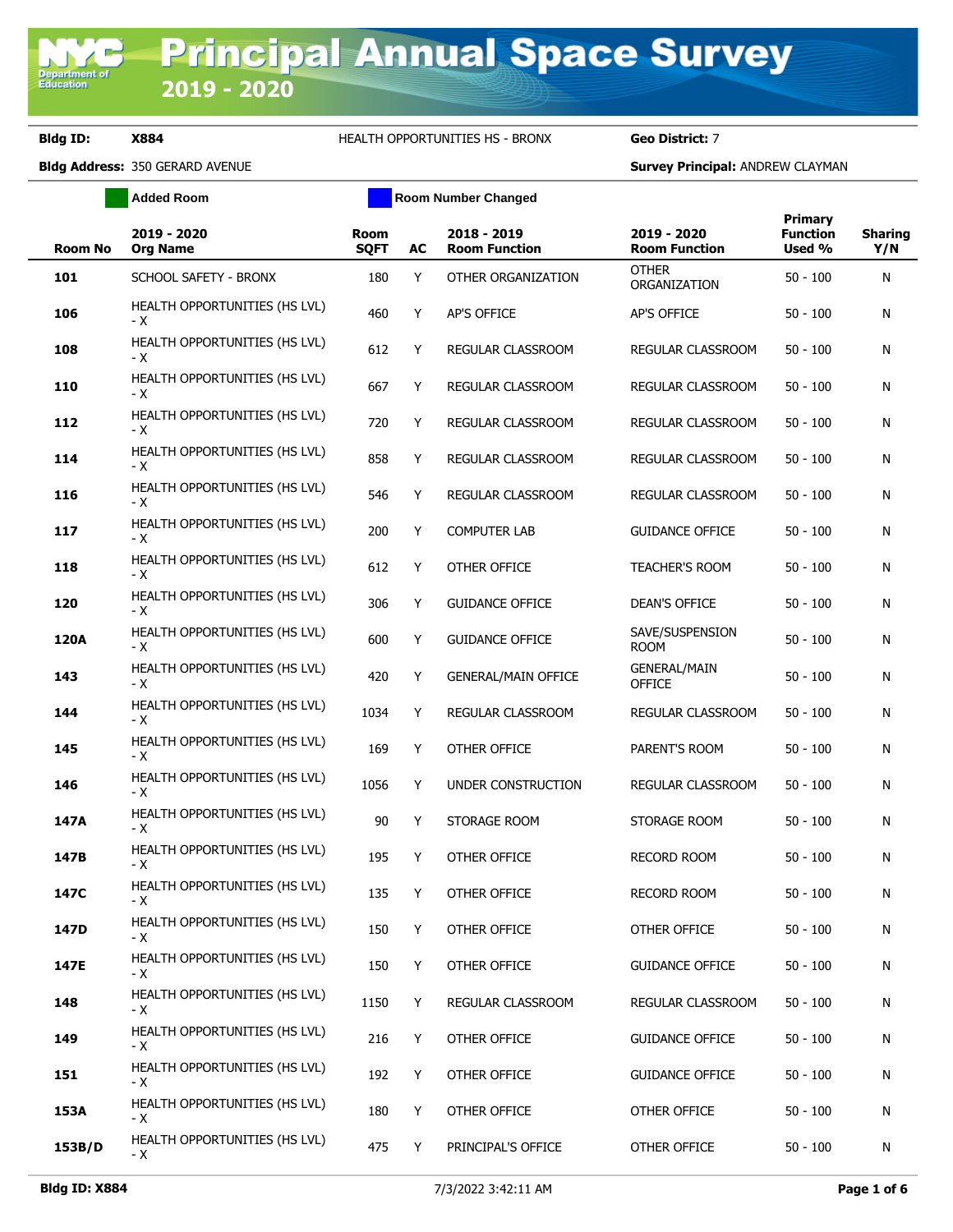**Bldg ID: X884** HEALTH OPPORTUNITIES HS - BRONX **Geo District:** 7

|             | <b>Added Room</b>                    | <b>Room Number Changed</b> |    |                                     |                                           |                                      |                       |
|-------------|--------------------------------------|----------------------------|----|-------------------------------------|-------------------------------------------|--------------------------------------|-----------------------|
| Room No     | 2019 - 2020<br><b>Org Name</b>       | <b>Room</b><br><b>SQFT</b> | AC | 2018 - 2019<br><b>Room Function</b> | 2019 - 2020<br><b>Room Function</b>       | Primary<br><b>Function</b><br>Used % | <b>Sharing</b><br>Y/N |
| 153D        | HEALTH OPPORTUNITIES (HS LVL)<br>- X | 330                        | Y  | OTHER OFFICE                        | PRINCIPAL'S OFFICE                        | $50 - 100$                           | N                     |
| 153F        | HEALTH OPPORTUNITIES (HS LVL)<br>- X | 184                        | Y  | OTHER OFFICE                        | OTHER OFFICE                              | $50 - 100$                           | N                     |
| 154A        | HEALTH OPPORTUNITIES (HS LVL)<br>- X | 171                        | Y  | STORAGE ROOM                        | STORAGE ROOM                              | $50 - 100$                           | N                     |
| 154B        | HEALTH OPPORTUNITIES (HS LVL)<br>- X | 705                        | Y  | STORAGE ROOM                        | STORAGE ROOM                              | $50 - 100$                           | N                     |
| 154E        | HEALTH OPPORTUNITIES (HS LVL)<br>- X | 360                        | Y  | GENERAL BUILDING SUPPORT            | <b>GENERAL BUILDING</b><br><b>SUPPORT</b> | $50 - 100$                           | N                     |
| 154F        | HEALTH OPPORTUNITIES (HS LVL)<br>- X | 480                        | Y  | GENERAL BUILDING SUPPORT            | <b>GENERAL BUILDING</b><br><b>SUPPORT</b> | $50 - 100$                           | N                     |
| 155         | HEALTH OPPORTUNITIES (HS LVL)<br>- X | 1431                       | Y  | REGULAR CLASSROOM                   | REGULAR CLASSROOM                         | $50 - 100$                           | N                     |
| 155A        | HEALTH OPPORTUNITIES (HS LVL)<br>- X | 84                         | Y  | STORAGE ROOM                        | STORAGE ROOM                              | $50 - 100$                           | N                     |
| 156         | HEALTH OPPORTUNITIES (HS LVL)<br>- X | 276                        | Y  | TEACHER'S ROOM                      | <b>GUIDANCE OFFICE</b>                    | $50 - 100$                           | N                     |
| 157A        | HEALTH OPPORTUNITIES (HS LVL)<br>- X | 234                        | Y  | STORAGE ROOM                        | STORAGE ROOM                              | $50 - 100$                           | N                     |
| 158         | HEALTH OPPORTUNITIES (HS LVL)<br>- X | 182                        | Y  | <b>GENERAL BUILDING SUPPORT</b>     | <b>GENERAL BUILDING</b><br><b>SUPPORT</b> | $50 - 100$                           | N                     |
| <b>200N</b> | HEALTH OPPORTUNITIES (HS LVL)<br>- X | 975                        | Y  | SCIENCE DEMO ROOM                   | SCIENCE DEMO ROOM                         | $50 - 100$                           | N                     |
| <b>200S</b> | HEALTH OPPORTUNITIES (HS LVL)<br>- X | 672                        | Y  | SCIENCE DEMO ROOM                   | SCIENCE DEMO ROOM                         | $50 - 100$                           | N                     |
| 206         | HEALTH OPPORTUNITIES (HS LVL)<br>- X | 460                        | Y  | <b>GUIDANCE OFFICE</b>              | AP'S OFFICE                               | $50 - 100$                           | N                     |
| 208         | HEALTH OPPORTUNITIES (HS LVL)<br>- X | 612                        | Y  | REGULAR CLASSROOM                   | REGULAR CLASSROOM                         | $50 - 100$                           | N                     |
| 210         | HEALTH OPPORTUNITIES (HS LVL)<br>- X | 725                        | Y  | REGULAR CLASSROOM                   | REGULAR CLASSROOM                         | $50 - 100$                           | N                     |
| 212         | HEALTH OPPORTUNITIES (HS LVL)<br>- X | 690                        | Y  | <b>REGULAR CLASSROOM</b>            | REGULAR CLASSROOM                         | $50 - 100$                           | N                     |
| 214         | HEALTH OPPORTUNITIES (HS LVL)<br>- X | 663                        | Y  | REGULAR CLASSROOM                   | REGULAR CLASSROOM                         | $50 - 100$                           | N                     |
| 216A        | HEALTH OPPORTUNITIES (HS LVL)<br>- X | 100                        | Y  | <b>SPEECH</b>                       | <b>SPEECH</b>                             | $50 - 100$                           | N                     |
| 216B        | HEALTH OPPORTUNITIES (HS LVL)<br>- X | 143                        | Y  | SPECIAL ED SUPPORT                  | SPECIAL ED SUPPORT                        | $50 - 100$                           | N                     |
| 216C        | HEALTH OPPORTUNITIES (HS LVL)<br>- X | 100                        | Y  | <b>SPEECH</b>                       | <b>SPEECH</b>                             | $50 - 100$                           | N                     |
| 216D        | HEALTH OPPORTUNITIES (HS LVL)<br>- X | 48                         | Y  | STORAGE ROOM                        | OTHER OFFICE                              | $50 - 100$                           | N                     |
| 220         | COMM HS FOR SOCIAL JUSTICE - X       | 1500                       | Y  | RECORD ROOM                         | RECORD ROOM                               | $50 - 100$                           | N                     |
| 222         | COMM HS FOR SOCIAL JUSTICE - X       | 504                        | Υ  | REGULAR CLASSROOM                   | REGULAR CLASSROOM                         | $50 - 100$                           | N                     |
| 224         | COMM HS FOR SOCIAL JUSTICE - X       | 840                        | Υ  | SPECIAL ED SUPPORT                  | SPECIAL ED SUPPORT                        | $50 - 100$                           | N                     |
| 232         | HEALTH OPPORTUNITIES (HS LVL)<br>- X | 288                        | Y  | SAVE/SUSPENSION ROOM                | <b>GUIDANCE OFFICE</b>                    | $50 - 100$                           | N                     |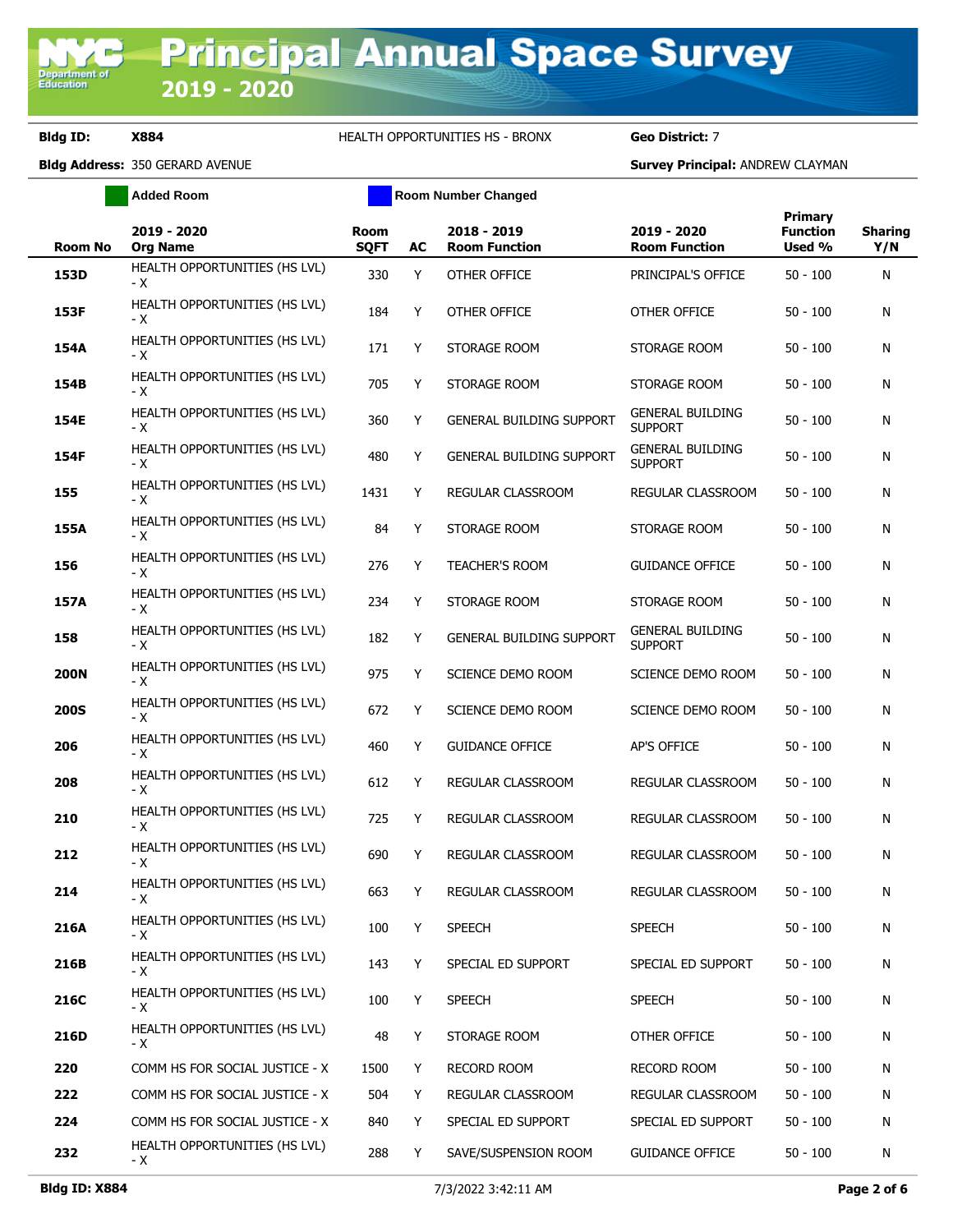## **Bldg ID: X884** HEALTH OPPORTUNITIES HS - BRONX **Geo District:** 7

**Added Room Room Room Number Changed** 

| <b>Room No</b> | 2019 - 2020<br><b>Org Name</b>       | Room<br><b>SQFT</b> | AC | 2018 - 2019<br><b>Room Function</b>      | 2019 - 2020<br><b>Room Function</b>                       | <b>Primary</b><br><b>Function</b><br>Used % | <b>Sharing</b><br>Y/N |
|----------------|--------------------------------------|---------------------|----|------------------------------------------|-----------------------------------------------------------|---------------------------------------------|-----------------------|
| 233            | HEALTH OPPORTUNITIES (HS LVL)<br>- X | 162                 | Y  | <b>GENERAL BUILDING SUPPORT</b>          | <b>GENERAL BUILDING</b><br><b>SUPPORT</b>                 | $50 - 100$                                  | N                     |
| 234            | HEALTH OPPORTUNITIES (HS LVL)<br>- X | 286                 | Y  | <b>REGULAR CLASSROOM</b>                 | <b>OTHER</b><br>ORGANIZATION                              | $50 - 100$                                  | N                     |
| 241            | HEALTH OPPORTUNITIES (HS LVL)<br>- X | 864                 | Y  | SCIENCE DEMO ROOM                        | SCIENCE DEMO ROOM                                         | 50 - 100                                    | N                     |
| 244            | HEALTH OPPORTUNITIES (HS LVL)<br>- X | 1363                | Y  | <b>SCIENCE LAB</b>                       | <b>SCIENCE LAB</b>                                        | $50 - 100$                                  | N                     |
| 245A           | COMM HS FOR SOCIAL JUSTICE - X       | 72                  | Y  | OTHER OFFICE                             | OTHER OFFICE                                              | $50 - 100$                                  | N                     |
| 245B           | COMM HS FOR SOCIAL JUSTICE - X       | 63                  | Y  | SPECIAL ED SUPPORT                       | SPECIAL ED SUPPORT                                        | $50 - 100$                                  | N                     |
| 245C           | COMM HS FOR SOCIAL JUSTICE - X       | 70                  | Y  | ACADEMIC INTERVENTION<br><b>SERVICES</b> | <b>ACADEMIC</b><br><b>INTERVENTION</b><br><b>SERVICES</b> | $50 - 100$                                  | N                     |
| 245D           | COMM HS FOR SOCIAL JUSTICE - X       | 130                 | Y  | OTHER OFFICE                             | OTHER OFFICE                                              | $50 - 100$                                  | N                     |
| 247            | COMM HS FOR SOCIAL JUSTICE - X       | 700                 | Y  | REGULAR CLASSROOM                        | REGULAR CLASSROOM                                         | $50 - 100$                                  | N                     |
| 249            | COMM HS FOR SOCIAL JUSTICE - X       | 648                 | Y  | <b>REGULAR CLASSROOM</b>                 | REGULAR CLASSROOM                                         | $50 - 100$                                  | N                     |
| 251            | COMM HS FOR SOCIAL JUSTICE - X       | 675                 | Y  | REGULAR CLASSROOM                        | REGULAR CLASSROOM                                         | $50 - 100$                                  | N                     |
| 252            | COMM HS FOR SOCIAL JUSTICE - X       | 1224                | Y  | <b>SCIENCE LAB</b>                       | <b>SCIENCE LAB</b>                                        | $50 - 100$                                  | N                     |
| 253            | COMM HS FOR SOCIAL JUSTICE - X       | 594                 | Y  | <b>REGULAR CLASSROOM</b>                 | REGULAR CLASSROOM                                         | $50 - 100$                                  | N                     |
| 254            | COMM HS FOR SOCIAL JUSTICE - X       | 888                 | Y  | SCIENCE DEMO ROOM                        | SCIENCE DEMO ROOM                                         | $50 - 100$                                  | N                     |
| 255            | COMM HS FOR SOCIAL JUSTICE - X       | 504                 | Y  | <b>GENERAL/MAIN OFFICE</b>               | <b>GENERAL/MAIN</b><br><b>OFFICE</b>                      | $50 - 100$                                  | N                     |
| 255A           | COMM HS FOR SOCIAL JUSTICE - X       | 189                 | Y  | PRINCIPAL'S OFFICE                       | PRINCIPAL'S OFFICE                                        | $50 - 100$                                  | N                     |
| 300            | HEALTH OPPORTUNITIES (HS LVL)<br>- X | 1700                | Y  | MULTI-PURPOSE NON<br><b>CLASSROOM</b>    | <b>MULTI-PURPOSE NON</b><br><b>CLASSROOM</b>              | 50 - 100                                    | N                     |
| 306            | HEALTH OPPORTUNITIES (HS LVL)<br>- X | 460                 | Y  | ACADEMIC INTERVENTION<br><b>SERVICES</b> | <b>AP'S OFFICE</b>                                        | $50 - 100$                                  | N                     |
| 308            | HEALTH OPPORTUNITIES (HS LVL)<br>- X | 612                 | Y  | REGULAR CLASSROOM                        | REGULAR CLASSROOM                                         | $50 - 100$                                  | N                     |
| 309            | HEALTH OPPORTUNITIES (HS LVL)<br>- X | 230                 | Y  | <b>COMPUTER LAB</b>                      | STORAGE ROOM                                              | $50 - 100$                                  | N                     |
| 310            | HEALTH OPPORTUNITIES (HS LVL)<br>- X | 720                 | Y  | REGULAR CLASSROOM                        | REGULAR CLASSROOM                                         | $50 - 100$                                  | N                     |
| 312            | HEALTH OPPORTUNITIES (HS LVL)<br>- X | 713                 | Y  | REGULAR CLASSROOM                        | REGULAR CLASSROOM                                         | $50 - 100$                                  | N                     |
| 314            | HEALTH OPPORTUNITIES (HS LVL)<br>- X | 663                 | Y  | REGULAR CLASSROOM                        | REGULAR CLASSROOM                                         | $50 - 100$                                  | N                     |
| 316            | HEALTH OPPORTUNITIES (HS LVL)<br>- X | 506                 | Y  | <b>SBST</b>                              | <b>SBST</b>                                               | $50 - 100$                                  | N                     |
| 320            | HEALTH OPPORTUNITIES (HS LVL)<br>- X | 1188                | Y  | <b>LIBRARY</b>                           | <b>LIBRARY</b>                                            | $50 - 100$                                  | N                     |
| 320A           | HEALTH OPPORTUNITIES (HS LVL)<br>- X | 216                 | Y  | OTHER OFFICE                             | OTHER OFFICE                                              | $50 - 100$                                  | N                     |
| 320B           | HEALTH OPPORTUNITIES (HS LVL)<br>- X | 240                 | Y  | STORAGE ROOM                             | STORAGE ROOM                                              | $50 - 100$                                  | N                     |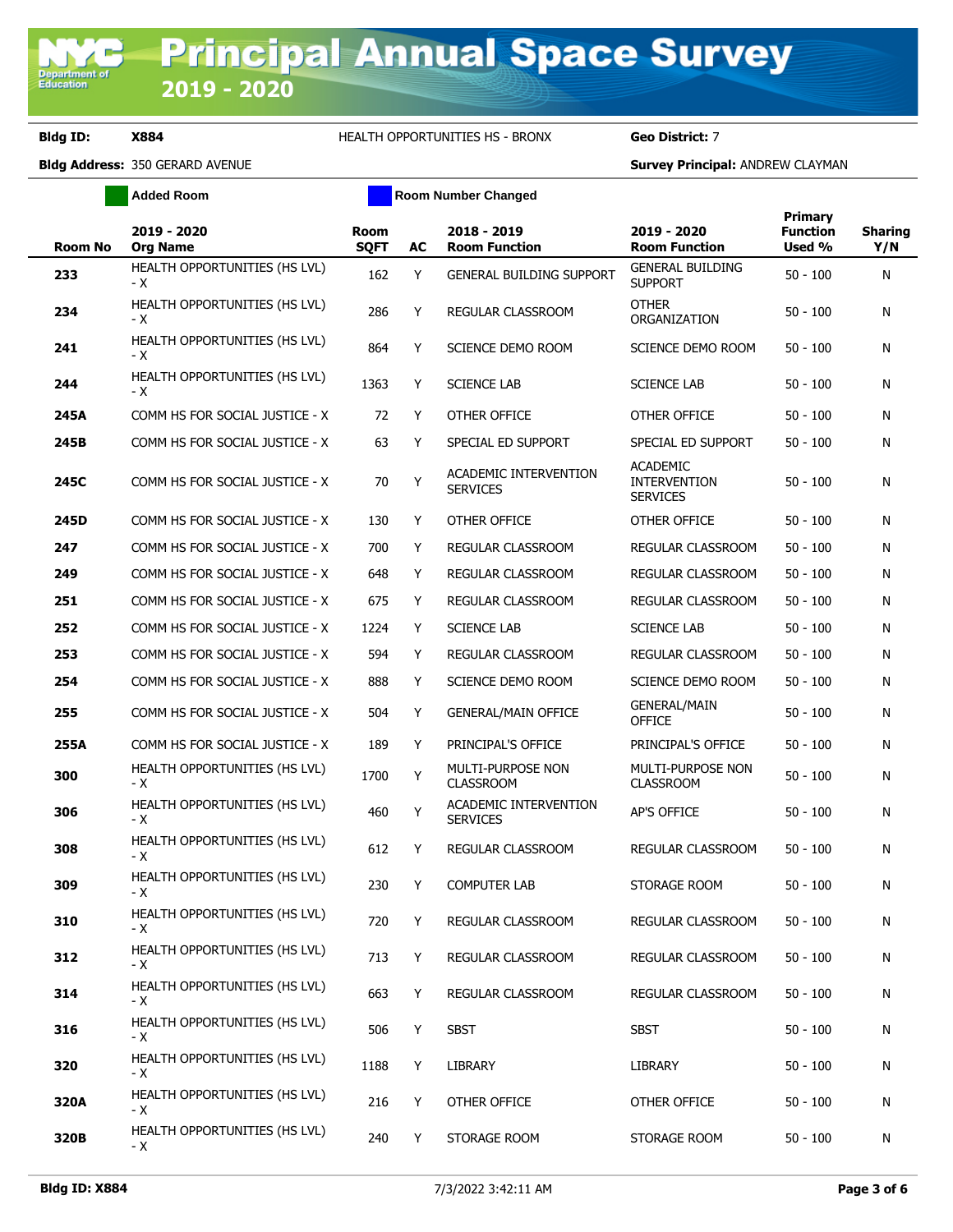**Bldg ID: X884** HEALTH OPPORTUNITIES HS - BRONX **Geo District:** 7

**Added Room Room Room Number Changed** 

| Room No | 2019 - 2020<br><b>Org Name</b>               | <b>Room</b><br><b>SQFT</b> | AC | 2018 - 2019<br><b>Room Function</b>     | 2019 - 2020<br><b>Room Function</b>  | Primary<br><b>Function</b><br>Used % | <b>Sharing</b><br>Y/N |
|---------|----------------------------------------------|----------------------------|----|-----------------------------------------|--------------------------------------|--------------------------------------|-----------------------|
| 320C    | HEALTH OPPORTUNITIES (HS LVL)<br>- X         | 288                        | Y  | OTHER OFFICE                            | OTHER OFFICE                         | $50 - 100$                           | N                     |
| 320D    | HEALTH OPPORTUNITIES (HS LVL)<br>- X         | 308                        | Y  | OTHER OFFICE                            | OTHER OFFICE                         | $50 - 100$                           | N                     |
| 323     | HEALTH OPPORTUNITIES (HS LVL)<br>- X         | 527                        | Y  | <b>TEACHER'S CAFETERIA</b>              | <b>TEACHER'S</b><br><b>CAFETERIA</b> | $50 - 100$                           | N                     |
| 324     | HEALTH OPPORTUNITIES (HS LVL)<br>- X         | 85                         | Y  | STORAGE ROOM                            | STORAGE ROOM                         | $50 - 100$                           | N                     |
| 328     | HEALTH OPPORTUNITIES (HS LVL)<br>- X         | 1722                       | Y  | <b>KITCHEN</b>                          | <b>KITCHEN</b>                       | $50 - 100$                           | N                     |
| 328E    | HEALTH OPPORTUNITIES (HS LVL)<br>- X         | 144                        | Y  | OTHER OFFICE                            | OTHER OFFICE                         | $50 - 100$                           | N                     |
| 328EE   | HEALTH OPPORTUNITIES (HS LVL)<br>- X         | 455                        | Y  | STORAGE ROOM                            | STORAGE ROOM                         | $50 - 100$                           | N                     |
| 334     | HEALTH OPPORTUNITIES (HS LVL)<br>- X         | 572                        | Y  | REGULAR CLASSROOM                       | REGULAR CLASSROOM                    | $50 - 100$                           | N                     |
| 343     | COMM HS FOR SOCIAL JUSTICE - X               | 705                        | Υ  | <b>GENERAL/MAIN OFFICE</b>              | <b>GENERAL/MAIN</b><br><b>OFFICE</b> | $50 - 100$                           | N                     |
| 343A    | COMM HS FOR SOCIAL JUSTICE - X               | 99                         | Y  | PARENT'S ROOM                           | PARENT'S ROOM                        | $50 - 100$                           | N                     |
| 343B    | COMM HS FOR SOCIAL JUSTICE - X               | 99                         | Y  | <b>SBST</b>                             | <b>SBST</b>                          | $50 - 100$                           | N                     |
| 343C    | COMM HS FOR SOCIAL JUSTICE - X               | 99                         | Y  | <b>AP'S OFFICE</b>                      | AP'S OFFICE                          | $50 - 100$                           | N                     |
| 344B    | HEALTH OPPORTUNITIES (HS LVL)<br>- X         | 520                        | Y  | REGULAR CLASSROOM                       | REGULAR CLASSROOM                    | $50 - 100$                           | N                     |
| 345     | COMM HS FOR SOCIAL JUSTICE - X               | 576                        | Y  | REGULAR CLASSROOM                       | REGULAR CLASSROOM                    | $50 - 100$                           | N                     |
| 346     | COMM HS FOR SOCIAL JUSTICE - X               | 540                        | Y  | REGULAR CLASSROOM                       | REGULAR CLASSROOM                    | $50 - 100$                           | N                     |
| 347     | COMM HS FOR SOCIAL JUSTICE - X               | 725                        | Y  | REGULAR CLASSROOM                       | REGULAR CLASSROOM                    | $50 - 100$                           | N                     |
| 348     | COMM HS FOR SOCIAL JUSTICE - X               | 480                        | Y  | REGULAR CLASSROOM                       | REGULAR CLASSROOM                    | $50 - 100$                           | N                     |
| 348A    | COMM HS FOR SOCIAL JUSTICE - X               | 480                        | Y  | REGULAR CLASSROOM                       | REGULAR CLASSROOM                    | $50 - 100$                           | N                     |
| 348B    | COMM HS FOR SOCIAL JUSTICE - X               | 836                        | Y  | REGULAR CLASSROOM - HS<br><b>GRADES</b> | REGULAR CLASSROOM<br>- HS GRADES     | $50 - 100$                           | N                     |
| 349     | COMM HS FOR SOCIAL JUSTICE - X               | 594                        | Y  | <b>REGULAR CLASSROOM</b>                | REGULAR CLASSROOM                    | $50 - 100$                           | N                     |
| 351     | COMM HS FOR SOCIAL JUSTICE - X               | 675                        | Y  | REGULAR CLASSROOM                       | REGULAR CLASSROOM                    | 50 - 100                             | N                     |
| 353     | COMM HS FOR SOCIAL JUSTICE - X               | 612                        | Y  | REGULAR CLASSROOM                       | REGULAR CLASSROOM                    | $50 - 100$                           | N                     |
| 355     | COMM HS FOR SOCIAL JUSTICE - X               | 242                        | Y  | SAVE/SUSPENSION ROOM                    | SAVE/SUSPENSION<br><b>ROOM</b>       | $50 - 100$                           | N                     |
| 355A    | COMM HS FOR SOCIAL JUSTICE - X               | 99                         | Y  | <b>GUIDANCE OFFICE</b>                  | <b>GUIDANCE OFFICE</b>               | $50 - 100$                           | N                     |
| 355B    | COMM HS FOR SOCIAL JUSTICE - X               | 80                         | Y  | DUPLICATING/COPY ROOM                   | DUPLICATING/COPY<br><b>ROOM</b>      | $50 - 100$                           | N                     |
| 355D    | COMM HS FOR SOCIAL JUSTICE - X               | 171                        | Y  | SOCIAL WORKER/COUNSELOR                 | <b>SOCIAL</b><br>WORKER/COUNSELOR    | $50 - 100$                           | N                     |
| 361     | SCHOOL BASED HEALTH CENTER -<br><b>BRONX</b> | 1188                       | Y  | NURSE/MEDICAL SUITE                     | NURSE/MEDICAL<br><b>SUITE</b>        | $50 - 100$                           | N                     |
| 368     | HEALTH OPPORTUNITIES (HS LVL)<br>- X         | 429                        | Y  | DEAN'S OFFICE                           | STORAGE ROOM                         | $50 - 100$                           | N                     |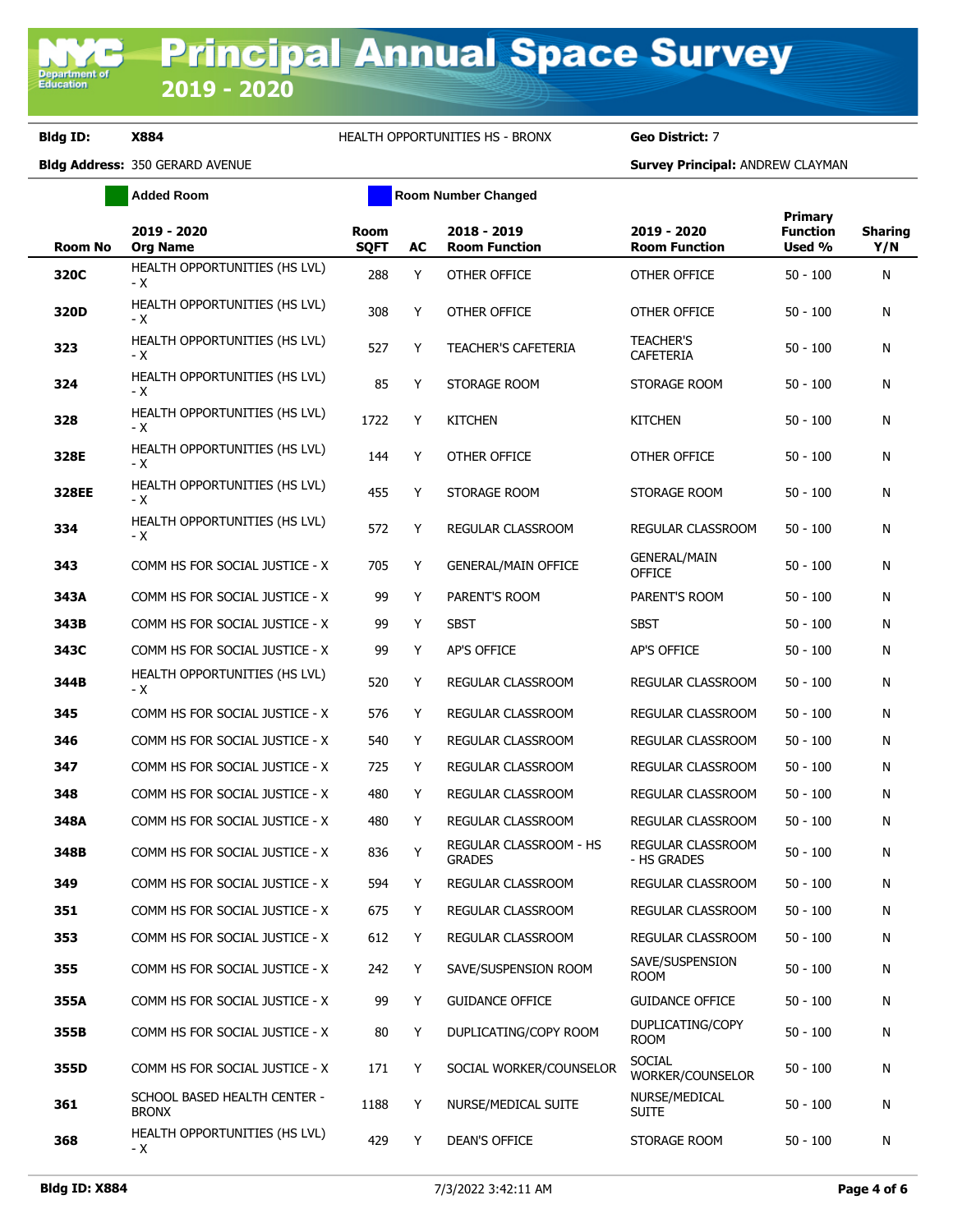**Department of**<br>Education

## **Bldg ID: X884** HEALTH OPPORTUNITIES HS - BRONX **Geo District:** 7

Ē.

|         | <b>Added Room</b>                                                                                                                                                                            |                     |    | <b>Room Number Changed</b>          |                                           |                                             |                       |
|---------|----------------------------------------------------------------------------------------------------------------------------------------------------------------------------------------------|---------------------|----|-------------------------------------|-------------------------------------------|---------------------------------------------|-----------------------|
| Room No | 2019 - 2020<br><b>Org Name</b>                                                                                                                                                               | Room<br><b>SQFT</b> | AC | 2018 - 2019<br><b>Room Function</b> | 2019 - 2020<br><b>Room Function</b>       | <b>Primary</b><br><b>Function</b><br>Used % | <b>Sharing</b><br>Y/N |
| 370     | HEALTH OPPORTUNITIES (HS LVL)<br>- X                                                                                                                                                         | 4368                | Y  | STUDENT CAFETERIA                   | STUDENT CAFETERIA                         | $50 - 100$                                  | N                     |
| 374     | COMM HS FOR SOCIAL JUSTICE - X                                                                                                                                                               | 400                 | Y  | AP'S OFFICE                         | AP'S OFFICE                               | $50 - 100$                                  | N                     |
| 380     | COMM HS FOR SOCIAL JUSTICE - X                                                                                                                                                               | 7488                |    | <b>GYMNASIUM</b>                    | GYMNASIUM                                 | $50 - 100$                                  | N                     |
| C4      | COMM HS FOR SOCIAL JUSTICE - X                                                                                                                                                               | 704                 |    | <b>GENERAL BUILDING SUPPORT</b>     | <b>GENERAL BUILDING</b><br><b>SUPPORT</b> | $50 - 100$                                  | N                     |
| 106A    | HEALTH OPPORTUNITIES (HS LVL)<br>– X                                                                                                                                                         | 50                  | Υ  |                                     | OTHER OFFICE                              |                                             | N                     |
| 344A    | COMM HS FOR SOCIAL JUSTICE - X                                                                                                                                                               | 550                 | Υ  |                                     | <b>REGULAR CLASSROOM</b>                  |                                             | N                     |
|         | How many hallway bathrooms for students are there in your building?                                                                                                                          |                     | 6  |                                     |                                           |                                             |                       |
|         | Are any of the student bathrooms being shared by multiple schools?                                                                                                                           |                     |    |                                     |                                           |                                             |                       |
|         | Are all the student bathrooms open throughout the day?                                                                                                                                       |                     | Υ  |                                     |                                           |                                             |                       |
|         | Please identify the number of non-instructional spaces, not reported above, being used for<br>instructional purposes, academic intervention services, or therapeutic or counseling services: |                     | 0  |                                     |                                           |                                             |                       |
|         | Are any of those non-instructional spaces being shared?                                                                                                                                      |                     | N  |                                     |                                           |                                             |                       |